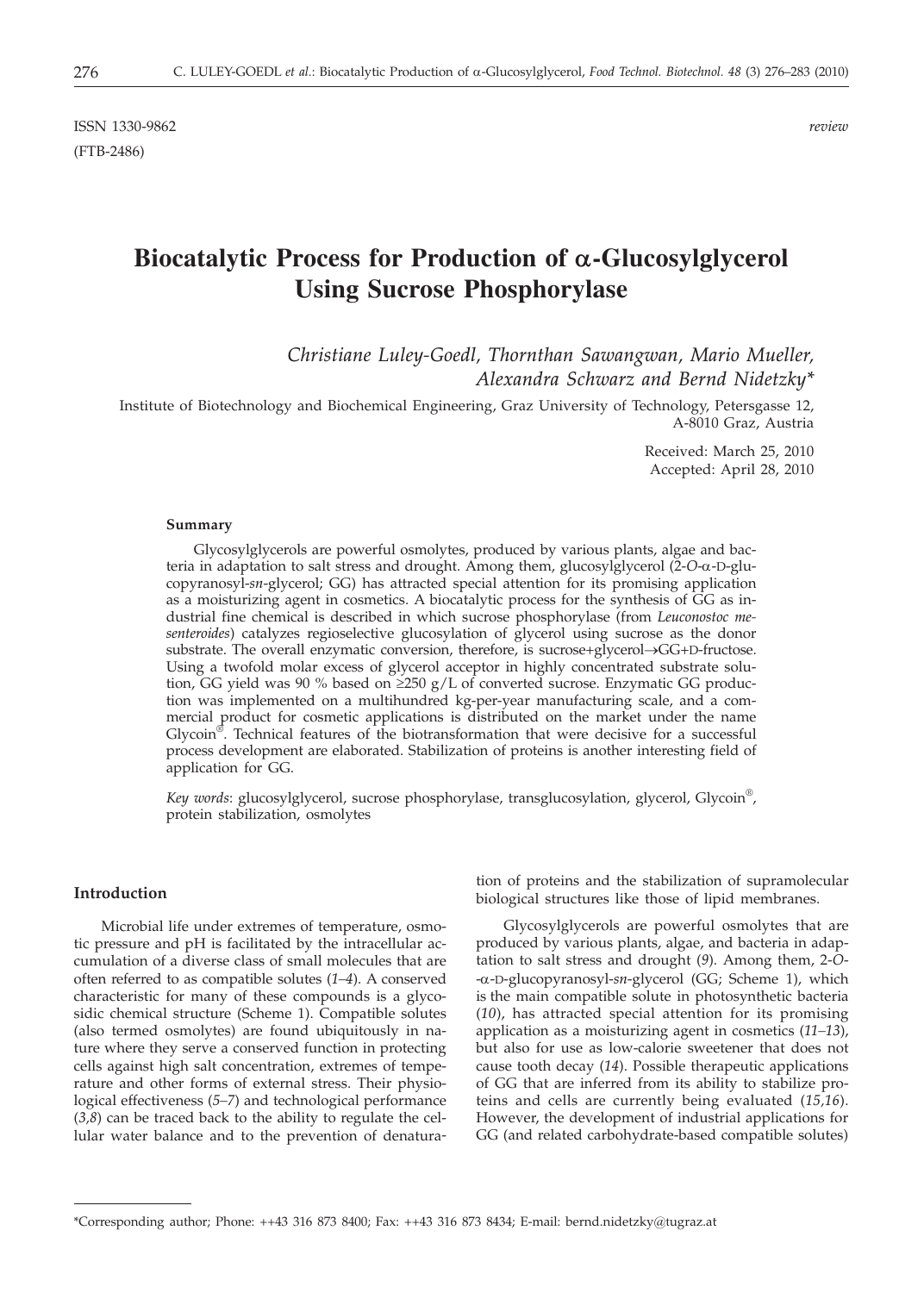

**Scheme 1.** Chemical structures of mannosylglycerol (MG), mannosylglycerate (MGA), glucosylglycerol (GG), glucosylglycerate (GGA),  $\alpha, \alpha$ -trehalose and sucrose

was severely restricted by compound availability. Previously reported synthetic procedures were not technologically mature due to difficult problems of insufficient yield, selectivity, productivity, or a combination of these major limitations (*14,17–19*). We have described a new biocatalytic process which overcomes the chemical and technological challenges of the production of stereochemically pure GG as an industrial chemical.

#### **Sucrose Phosphorylase**

Sucrose phosphorylase (sucrose: phosphate  $\alpha$ -D-glucosyltransferase; EC 2.4.1.7) catalyzes the reversible conversion of sucrose  $(\alpha$ -D-glucopyranosyl-1,2- $\beta$ -D-fructofuranoside) and phosphate into  $\alpha$ -D-glucopyranosyl phosphate (G1P) and D-fructose. The equilibrium constant for the phosphorylase reaction at pH=7.0 and 30 °C is approx.

44 (*20*). The enzyme has been characterized from a relatively small number of bacterial species, namely *Bifidobacterium adolescentis* (*21*), *Leuconostoc mesenteroides* (*20,22– 24*), *Pseudomonas saccharophila* (*25–27*) and *Streptococcus mutans* (*28–30*). However, genes encoding putative sucrose phosphorylases have been detected in many other species, mainly in members of the bacterial class of *Bacillus*. The enzyme is about 500 amino acids long and was found to occur as a functional monomer or dimer. Its activity is not dependent on cofactors or cosubstrates. A crystal structure has been determined for the homodimeric sucrose phosphorylase from *B. adolescentis* (*31*). The enzyme adopts the canonical  $(\beta/\alpha)_8$ -barrel fold (Fig. 1a) of glycoside hydrolases and transglycosidases of family GH13 (the 'a-amylase family') of the glycoside hydrolase families. Therefore, in spite of its EC categorization as a glycosyltransferase, sucrose phosphorylase is structurally related to glycoside hydrolases. The active site residues, a triad of two aspartic acids and one glutamic acid, are highly conserved in both sequence and structure (Fig. 1b).

Biochemical studies of sucrose phosphorylase go back in time to the 1940s. The enzyme was first discovered in *L. mesenteroides* (*32*) and *P. saccharophila* (*33*). Mieyal and Abeles (*34*) summarized evidence from early mechanistic work on sucrose phosphorylase that led to the perceptive proposal of a double displacement-like reaction mechanism involving a catalytically competent covalent enzyme intermediate. A b-configured *<sup>O</sup>*-glycosidic linkage between the glucosyl moiety and a carboxylate side chain from Asp/Glu was demonstrated (*35*). The proposed covalent intermediate has now also been seen crystallographically (*36*). Residues involved in catalysis were probed and their proposed function confirmed by kinetic characterization of relevant site-directed mutants (*37– 39*). The catalytic mechanism of sucrose phosphorylase is summarized in Scheme 2.



**Fig. 1.** Sucrose phosphorylase structure: a) three-dimensional fold of the subunit of sucrose phosphorylase from *B. adolescentis* derived from the crystal structure of the dimeric enzyme (PDB entry 1r7a), b) close-up structure of the active site in the  $\beta$ -glucosyl enzyme intermediate of the phosphorylase (PDB entry 2gdv, molecule A). Residues of the catalytic triad, Asp192 (nucleophile; glucosylated in the structure), Glu232 (acid–base), and Asp290 (transition state stabilizer) are indicated. Partial multiple sequence alignment of primary structures of sucrose phosphorylase enzymes from *B. adolescentis* (*Ba*SPase, GenBank AAO33821), *L. mesenteroides* (*Lm*SPase, GenBank BAA14344), *P. saccharophila* (*Ps*SPase, GenBank AAD40317), and *S. mutans* (*Sm*SPase, GenBank AAA26937). The alignment was performed with the Vector NTI program using the AlignX-modul with the blosum62mt2 scoring matrix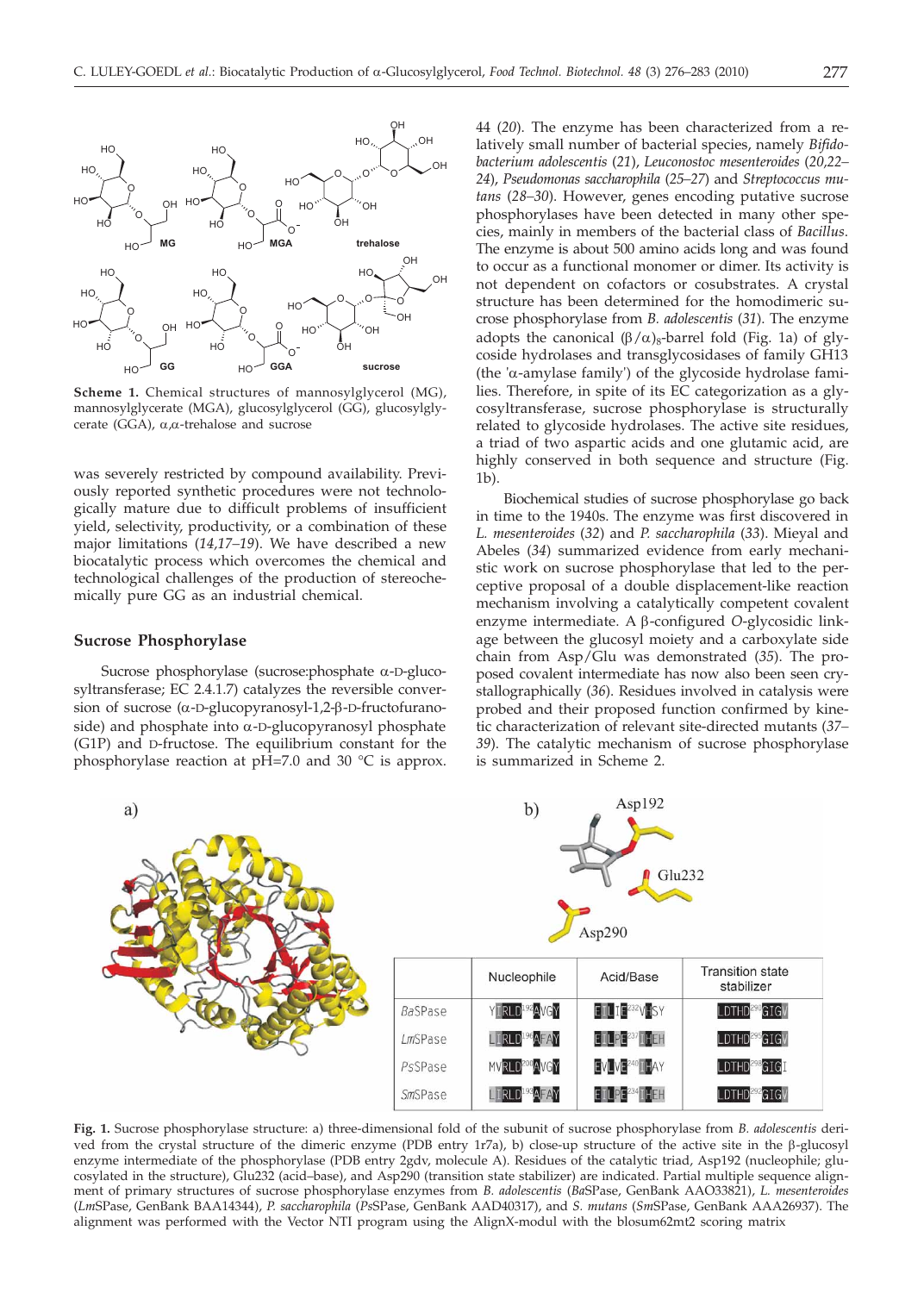

**Scheme 2.** Proposed catalytic mechanism for sucrose phosphorylase. The enzymatic reaction proceeds in two catalytic steps *via* a covalent enzyme intermediate. For reasons of clarity, only the catalytic nucleophile (top) and the general acid–base (bottom) are shown

Sucrose phosphorylase is known to catalyze three types of overall reaction, as shown in Scheme 3: glucosyl transfer to and from phosphate, often termed phosphorolysis and synthesis; hydrolysis; and transglucosylation. Hydrolysis and transglucosylation are reactions of the glucosylated phosphorylase when phosphate is lacking. Hydrolysis occurs at a rate of  $\geq 50$  times more slowly than glucosyl transfer to phosphate. External acceptors differ in reactivity towards glucosylation by the phosphorylase (*40*).

Sucrose, G1P and  $\alpha$ -D-glucopyranosyl fluoride (G1F) are highly reactive donor substrates for the enzyme. The range of acceptor substrates is broad (*34,41*), defining the scope for sucrose phosphorylase as a useful transglucosylation catalyst. The crystallographically observed conformational flexibility of the acceptor binding site in sucrose phosphorylase (from *B. adolescentis*) may be the key to the accommodation of a diverse group of compounds to become glucosylated (*40*).

#### **Biocatalytic Synthesis of GG**

The enzymatic reaction used for the synthesis of GG is shown in Scheme 4. Sucrose phosphorylase promotes  $transglucosylation$  in two steps where the  $\beta$ -glucosyl-enzyme intermediate formed in the first half-reaction (enzyme glucosylation) is intercepted by the 2-OH of glycerol in the second half-reaction to yield the  $\alpha$ -configured glucosidic product (enzyme deglucosylation). Hydrolysis of the intermediate potentially competes with group transfer to the acceptor substrate. Furthermore, hydrolysis of a product would constitute an undesired secondary reaction catalyzed by the enzyme (see later).

Glucosyl transfer from sucrose to glycerol was characterized kinetically. An assay was used in which the rate of the overall reaction, measured as the release of fructose  $(V_{\text{F}_{\text{ru}}})$ , was compared to the hydrolysis rate, measured as the release of glucose  $(V_{\text{Glc}})$ . A ratio  $V_{\text{Fru}}/V_{\text{Glc}}$ that is substantially greater than the unity indicates glucosylation of acceptor substrate. Experiments performed



**Scheme 3.** Three types of overall reactions catalyzed by sucrose phosphorylases. The β-glucosyl-enzyme intermediate can react with phosphate (phosphorolysis) and fructose (synthesis), with water (hydrolysis) or with various other acceptors (transglucosylation). Double arrows indicate reversible reactions



**Scheme 4.** Enzymatic reaction used for the synthesis of GG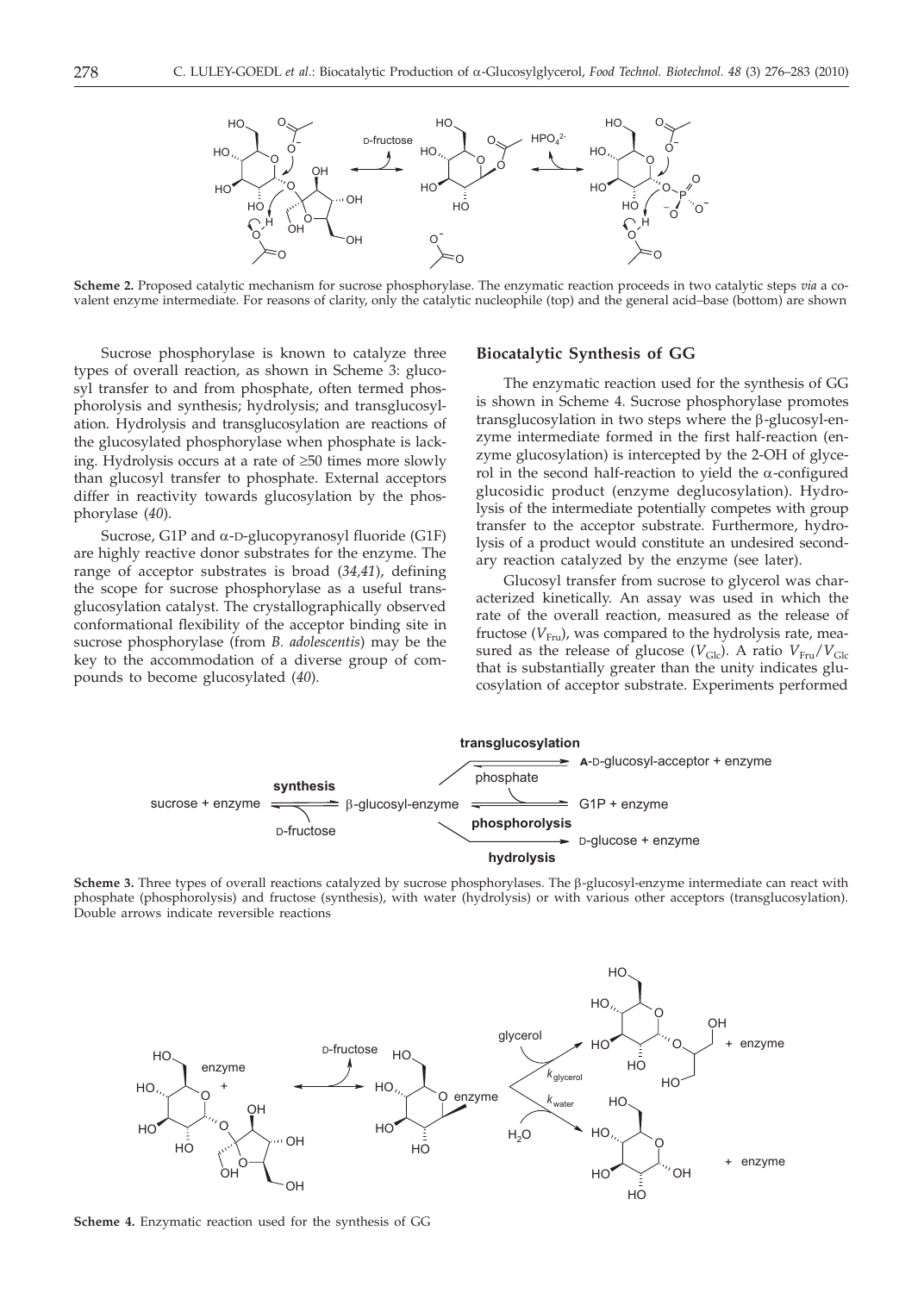under the conditions in which glycerol concentration varied in the range of 0.02–3.0 mol/L while the sucrose concentration was constant at 0.8 mol/L revealed a linear dependence of  $V_{\text{Fru}}/V_{\text{Glc}}$  on the acceptor substrate concentration. The slope of this linear dependence yields the kinetic partition coefficient ( $k_{\text{glycero}}/k_{\text{water}}$ ) for the reaction of covalent enzyme intermediate with glycerol and water. It had a value of 7.9 L/mol. The comparison of *k*glycerol/*k*water for sucrose phosphorylase with kinetic partition coefficients for transglycosylation by other enzyme systems for which a similar analysis has been performed suggests that glycerol should be a synthetically useful acceptor substrate to become glucosylated from sucrose.

Based on the available kinetic evidence, synthesis experiments were designed (*e.g.* 0.3 mol/L sucrose, 2.0 mol/L glycerol) in which the formation of glucosyl transfer product was monitored by HPLC as well as NMR analysis of samples taken at certain times. It was found that transglucosylation occurred with excellent efficiency (approx. 95 % of donor substrate converted), implying that competition from the hydrolysis reaction was nearly absent under the used conditions. Structural characterization of the product revealed glucosyl transfer with high selectivity for the 2-OH of glycerol. Within limits of detection of the used analytical method, no glucosylation of the 1-OH was observed.

Optimization of the biocatalytic transformation involved systematic variation of the acceptor/donor ratio at different levels of sucrose. We found that 0.8 mol/L of sucrose gave the best transfer yield (85 %) under the conditions when excess of glycerol (2.0 mol/L) was present. Further increase of the sucrose concentration resulted in lowering of yield and productivity. The use of a glycerol/sucrose ratio of  $\geq 2$  promotes glucosyl transfer in high yield  $(≥85 %)$ . However, a process development that integrates biocatalytic reaction and downstream processing might sacrifice a few percent of yield in favour of a reduced amount of unreacted glycerol that needs to be removed during product isolation. We were able to decrease the concentration of glycerol to 1.0 mol/L without seriously compromising the synthesis of GG from 0.8 mol/L of sucrose (72 % yield).

Fig. 2 shows a time course of glucosylation of glycerol (2.0 mol/L) from sucrose (1.0 mol/L) using a crude preparation of *L. mesenteroides* sucrose phosphorylase as the catalyst. The enzyme used in the reaction was recombinantly produced in *E. coli* and can be obtained in useful yield and productivity from a bioreactor culture of the organism (*20*). It was determined that the performance of sucrose phosphorylase in the synthesis of GG was not dependent on biocatalyst purity (*42*). The isolated enzyme could be replaced by crude *E. coli* cell extract containing the same amount of phosphorylase activity without introducing a negative effect on either product yield or productivity. However, the use of whole bacterial cells expressing sucrose phosphorylase was accompanied by a substantial decrease in product yield as compared to the same reaction employing the free enzyme.

Analysis using HPLC and NMR showed that stereochemically pure GG was obtained in about 90 % yield, based on the converted donor substrate. The final pro-



**Fig. 2.** Time course of synthesis of GG. Following conditions were used: sucrose 1.0 M, glycerol 2.0 M, sucrose phosphorylase 20 U/mL (crude *E. coli* cell extract containing the recombinant enzyme) at 30 °C, pH=7.0.  $\bullet$  D-fructose,  $\breve{\triangledown}$  D-glucose,  $\blacksquare$  $GG, \diamondsuit$  sucrose

duct concentration was close to 1 M (250  $g/L$ ) and with the enzyme loading of 20 000 U/L, productivity of about 1.5 mol/(L·h) was reached. Considering that synthesis of GG is a kinetically controlled reaction (see Scheme 4) for which it would be expected that the overall conversion eventually approaches a thermodynamic equilibrium favouring hydrolysis of all glycosidic compounds present, the time course in Fig. 2 is quite interesting. Most of the transformation of sucrose into GG happens in the first 24 h of reaction and after this time, an apparent equilibrium appears to have been reached where the concentration of all measured compounds remains (nearly) constant. By way of comparison, a biocatalytic transglycosylation in which the glycosidic product undergoes rapid secondary hydrolysis by the enzyme typically results in a reaction time course where product concentration first increases to a transient maximum value but then decays at extended incubation times. The technological advantage of a time course like that seen for GG production in Fig. 2 is that residence time in the (industrial) reactor needs not be tightly controlled, which it has to be for kinetically 'unstable' products. We could also show that there is a marked hindrance for hydrolysis of GG by sucrose phosphorylase, providing a plausible explanation for the unusual (kinetic) stability of GG under the conditions used for the synthesis. The turnover frequency  $(k_{cat})$  of the enzyme for GG was of the order of  $5.10^{-4}$  s<sup>-1</sup> and can be compared with a  $k_{\text{cat}}$  of about 2 s<sup>-1</sup> for the hydrolysis of sucrose. The mechanistic basis for the poor reactivity of sucrose phosphorylase with GG is not fully clear but it seems that replacement of D-fructosyl (in sucrose) by glycerol (in GG) as the leaving group of the donor substrate causes enzyme glucosylation to become an extremely slow step of the overall catalytic cycle of the phosphorylase.

The product mixture obtained in the conversion shown in Fig. 2 contained (in  $g/L$ ): GG 224, D-fructose 172, glycerol 103, sucrose 13 and D-glucose 13. The isolation of GG at a purity of 95 % or greater was accomplished on laboratory scale by elution chromatography using a packed bed of activated charcoal. GG was obtained by gradient elution using increasing concentrations of ethanol in water. The yield of the purification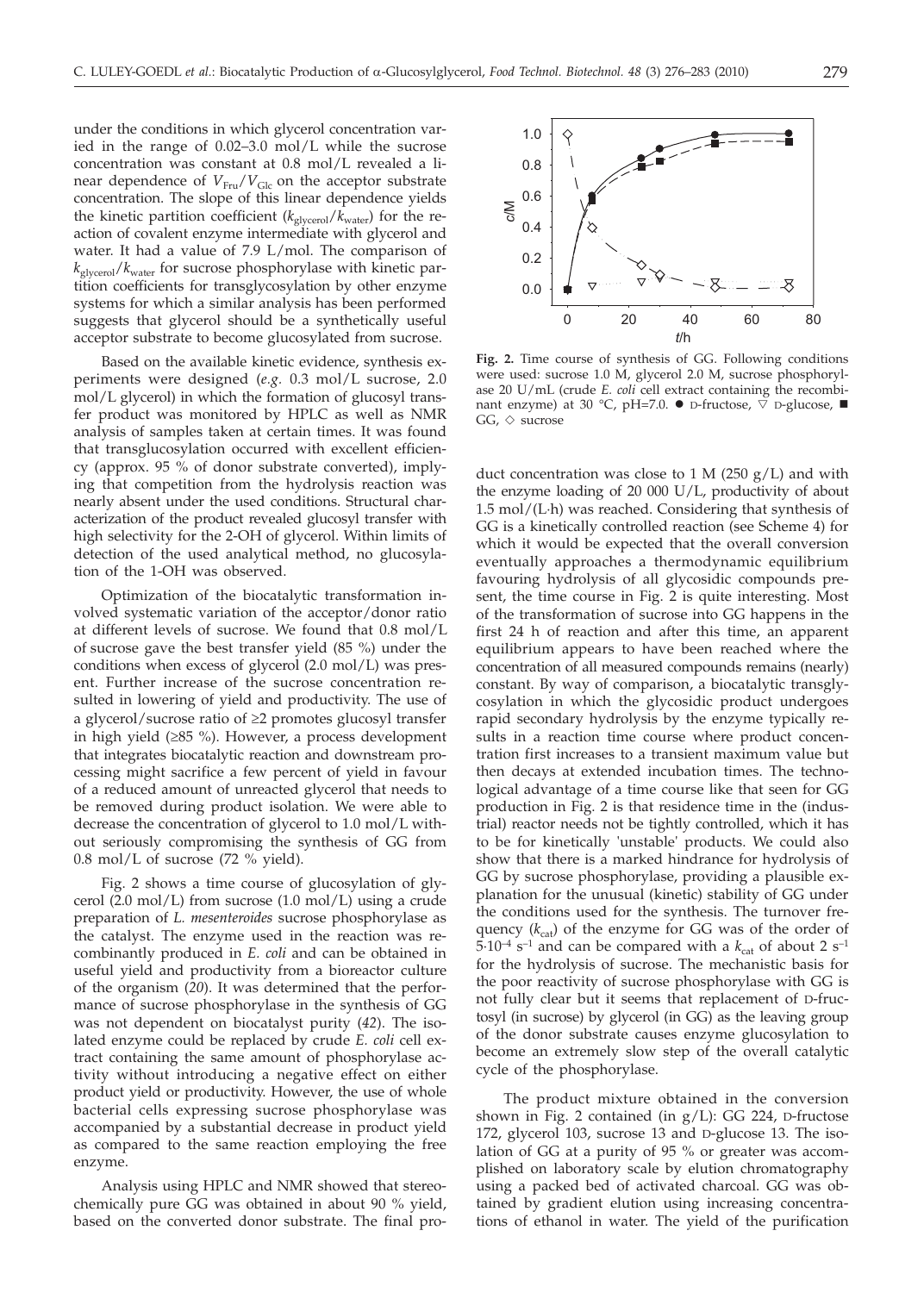was about 60 %, leaving clear room for improvement of the overall production process in the downstream processing.

Enzymatic production of GG (*43*) was implemented on industrial scale by the company bitop AG (Witten, Germany) and GG was commercialized under the tradename Glycoin®. A product termed Glycoin Extremium is available on the market and will be used as active ingredient for cosmetic formulations (*44*).

# **Technical Features Decisive for Successful Process Development**

#### *Transglycosylation efficiency and yield*

Sucrose phosphorylase catalyzes glucosyl transfer with retention of the  $\alpha$ -anomeric configuration of the donor substrate in the resulting glucosidic product. The enzyme shares its double displacement-like catalytic mechanism (Scheme 2) with the vast majority of glycoside hydrolases and transglycosidases that catalyze their reactions *via* configurational,  $\alpha \rightarrow \alpha$  or  $\beta \rightarrow \beta$  retention (45). Interception of the glycosyl enzyme intermediate by external acceptors is the common mechanistic basis for transglycosylation by these enzymes (*46*). Transfer to acceptor usually occurs under strong competition with the reaction of water. The transglycosylation product is by definition a substrate of the enzyme and can therefore be degraded by secondary hydrolysis. An 'ideal' biocatalytic system for transglycosylation would efficiently prevent primary hydrolysis of the glycosylated enzyme and also show low reactivity towards the glycosyl transfer product (secondary hydrolysis). Both primary and secondary hydrolysis decrease the atom economy of the biotransformation. Furthermore, the hydrolysis product may inhibit the enzyme and it can serve as an unwanted glycosyl acceptor, leading to contamination of the glycosidic product derived from transglycosylation. The glycosyl donor substrate should be a chemically stable and benign ('green') compound. However, its reactivity towards the enzyme should be sufficient to provide a high steady-state concentration of the covalent intermediate. Thermodynamically, the donor substrate should drive the overall transglycosylation towards the product. Results (see Fig. 2) show that the system 'sucrose phosphorylase and sucrose' differs from other transglycosylation catalysts in that it fulfills these requirements very well.

In terms of catalytic efficiency ( $k_{\text{cat}}/K_M$  measured at a saturating concentration of phosphate), sucrose is a 5.4- -fold better donor substrate for glucosylation of sucrose phosphorylase (from *L. mesenteroides*) than G1P (*38*). Considering the equilibrium constant for phosphorolysis of sucrose  $(K_{eq} \sim 44)$  (20), the overall thermodynamic driving force for glucosylation to proceed from sucrose will be substantially higher than that for the same transformation starting from G1P. Kinetic studies in which sucrose and G1P were compared as substrates for glucosylation of glycerol have revealed that the covalent intermediate of *L. mesenteroides* sucrose phosphorylase reacted more efficiently with the acceptor when sucrose instead of G1P was employed as glucosyl donor (*42*). Enhanced transglucosylation efficiency could result from a truly increased reactivity of the glucosylated enzyme towards

glycerol when sucrose is present or it could be apparent and reflect (partial) suppression of the reaction with water under these conditions. Whatever explanation is correct, in practical terms, however, sucrose is the clearly preferred choice of donor substrate for the enzyme.

#### *Regioselective glucosylation*

The active site of sucrose phosphorylase provides splendid control over the regioselectivity of glucosyl transfer to glycerol such that only the desired product is obtained  $(42)$ . By contrast,  $\alpha$ -transglucosidases used for synthesis of GG gave a mixture of  $\alpha$ -glucosylglycerol regioisomers in which 1-*O*-a-D-glucopyranosyl-*rac*-glycerol was the main constituent (*14,47*). It would be difficult to separate authentic GG from these other regioiso-



Fig. 3. Interactions of the acceptor glycerol with the  $\beta$ -glucosyl enzyme intermediate of sucrose phosphorylase from *B. adolescentis* (PDB-entry 2gdv, molecule A) derived from an energy- -minimized flexible ligand-protein (orange) docking experiment (*48*). Distances are in Å



**Scheme 5.** Comparison of transglucosylation catalysts for the production of GG. The relative flux through each step of the respective enzymatic reaction was calculated using the data from literature and is indicated by arrow length (black: sucrose phosphorylase (*42*); orange: a-glucosidase (*14*)). Aspects related to regioselectivity of glucosyl transfer (dotted lines) and secondary product hydrolysis (\*) are indicated. The scheme is redrawn according to Goedl *et al.* (*40*). 1-GG, 1-*O*-a-D-glucopyranosyl-*rac*- -glycerol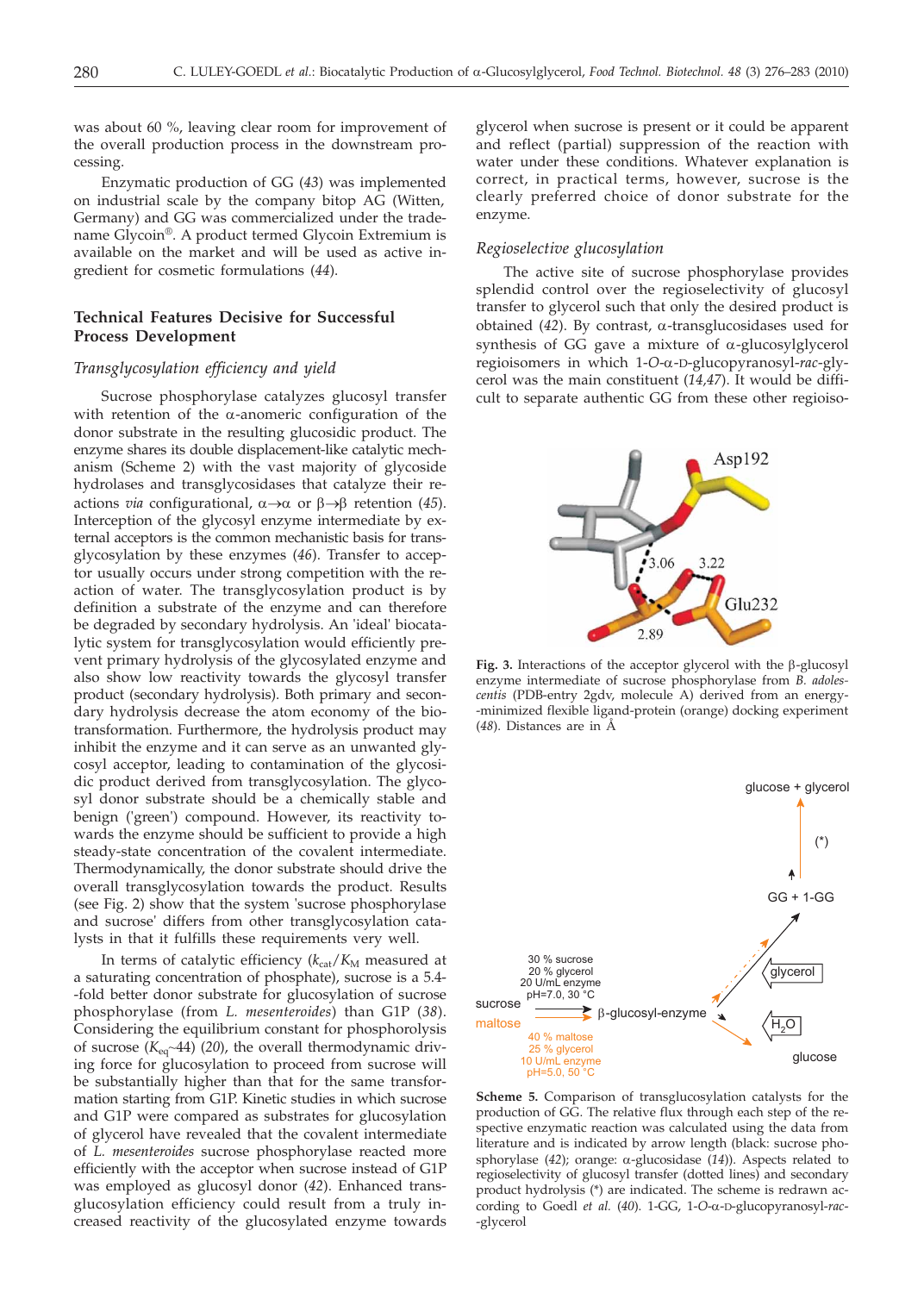mers. We and other authors have observed for sucrose phosphorylase that under the conditions in which a suitable 1,2-diol moiety is available for reaction in the acceptor substrate, it is generally the secondary hydroxyl that becomes glucosylated (*48*). Interactions at the acceptor binding site, suggested by the results of docking experiments based on the crystal structure of glucosylated sucrose phosphorylase from *B. adolescentis* (Fig. 3), provide a rationale for a highly regioselective glucosyl transfer by the enzyme. In Fig. 3, glycerol is positioned so that the C2-OH is ready for undergoing reaction (distance 3.06 Å) with the anomeric carbon of the  $\beta$ -glucosyl residue. Glu232 has a bidentate hydrogen bonding interaction with C1-OH and C2-OH of glycerol. With a distance of 2.89 Å from one of its oxygens to the oxygen of glycerol C2-OH, the (ionized) side chain of Glu232 appears to be placed suitably for providing general base catalysis to the nucleophilic attack of the acceptor substrate. The model in Fig. 3 therefore suggests that the role of C1-OH of glycerol is not just in acceptor substrate recognition. By pulling the side chain of Glu232 into the requisite position for 'activation' of C2-OH, the primary hydroxyl is expected to be directly auxiliary to the catalytic event.

Scheme 5 (*14,40,42*) summarizes the advantages of using sucrose phosphorylase for the synthesis of GG as compared to literature where a chiefly hydrolytic  $\alpha$ -transglucosidase was employed for  $\alpha$ -glucosylglycerol production from maltose and glycerol.

## **Novel Applications of GG**

Proteins constitute one of the most rapidly growing classes of biotechnological products. Their major current applications are in the biopharmaceutical sector (*49–51*) and as industrial enzymes (*52–54*). Irrespective of their use, however, many of the commercialized proteins are not stable enough to fully resist denaturing effects occurring during their production (*55,56*), while being stored (*57,58*), and under the conditions of application (*52,53*). One useful strategy employed to prevent protein denaturation, and the loss of function usually associated with it, is the use of external stabilizers (*59–61*). Compared to other approaches that rely on modification of the target protein, it offers the advantages of working with the native protein structure and being potentially applicable to a number of different proteins. Due to their effects on protein preferential hydration and other direct interactions that favour the folded over the unfolded protein state (*62,63*), glycosidic solutes often serve to enhance both thermodynamic and/or kinetic stability of proteins (*59*). Mannosylglycerate (MGA; Scheme 1), a solute widely distributed in (hyper)thermophilic microorganisms, has recently been identified as a powerful stabilizer of different enzymes against thermally induced inactivation and unfolding (*64–67*). It was shown that the 'thermo-protection' conferred by MGA was usually superior to that of the widely used protein stabilizer  $\alpha$ , $\alpha$ -trehalose (66,67).

GG was evaluated as a stabilizer of different enzymes undergoing inactivation by elevated temperature or freeze drying. The stabilizing effect was benchmarked against that of  $\alpha, \alpha$ -trehalose. Results are compiled in Fig.

4 for temperature stress (*68,69*) and Table 1 for freeze drying (*70*). They support the use of GG as an external reagent protecting protein preparations against denaturation (*71*).

> *t*/min 0 10 20 30 40 50 60

0 50 100 150 200 250 300

*t*/min

b) 100

Residual activity/%



Table 1. Stabilization of *Pseudomonas fluorescens* mannitol 2-dehydrogenase (*70*) during freeze drying. A protein concentration of 50  $\mu$ g/mL was used

| $c$ (stabilizer)/mM | Residual activity/% |                                |
|---------------------|---------------------|--------------------------------|
|                     | GG                  | $\alpha$ , $\alpha$ -trehalose |
| 2.5                 | 15                  | 19                             |
| 5                   | 17                  | 26                             |
| 10                  | 20                  | 32                             |
| 25                  | 92                  | 70                             |
| 50                  | 89                  | 67                             |
| 100                 | 83                  | 67                             |
| 250                 | 79                  | 73                             |
| 500                 | 76                  | 75                             |
| 750                 | 67                  | 68                             |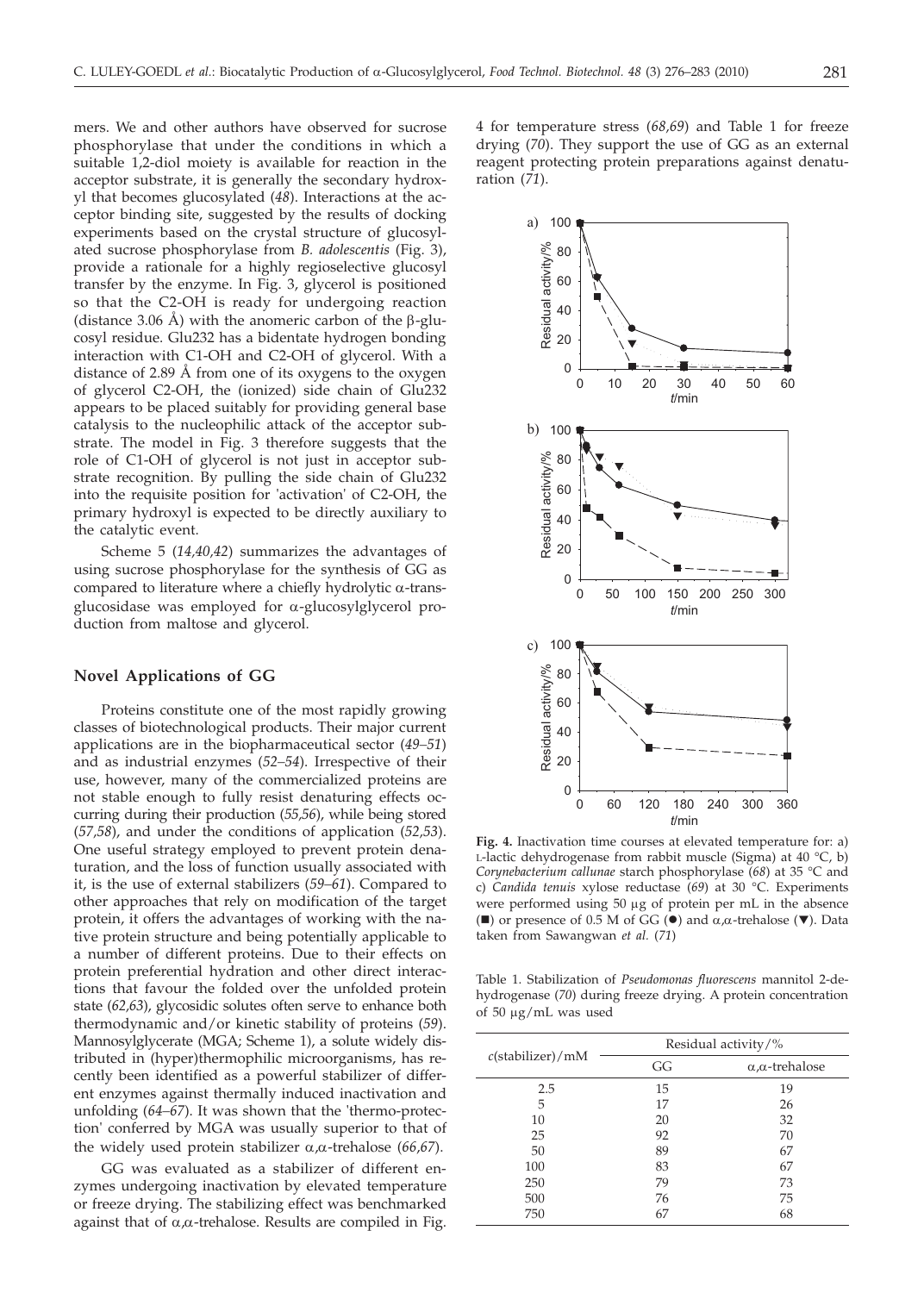#### **Conclusion**

Sucrose phosphorylase is a long known enzyme whose splendid features as glucosylation catalyst may not have been fully appreciated in the past. The enzyme used together with sucrose as the donor substrate provides a highly efficient biocatalytic system for the synthesis of different  $\alpha$ -D-glucosides linked to a range of structurally diverse *O*-aglycons. Commercialization of production of GG presents a first case of application of sucrose phosphorylase in the industrial fine chemical synthesis. The commercial product Glycoin® developed from GG is currently being evaluated for use in cosmetics. Another interesting application of GG is its use as a protein stabilizer.

#### *Acknowledgements*

Financial support from the Austrian Science Fund (DK Molecular Enzymology W901-B05, Projects P18138- -B09 and L586-B03) is gratefully acknowledged.

#### **References**

- *1.* V. Müller, R. Spanheimer, H. Santos, Stress response by solute accumulation in archaea, *Curr. Opin. Microbiol. 8* (2005) 729–736.
- *2.* H. Santos, M.S. da Costa, Compatible solutes of organisms that live in hot saline environments, *Environ. Microbiol. 4* (2002) 501–509.
- *3.* G. Lentzen, T. Schwarz, Extremolytes: Natural compounds from extremophiles for versatile applications, *Appl. Microbiol. Biotechnol. 72* (2006) 623–634.
- *4.* M.B. Burg, J.D. Ferraris, Intracellular organic osmolytes: Function and regulation*, J. Biol. Chem. 283* (2008) 7309–7313.
- *5.* H. Santos, P. Lamosa, T.Q. Faria, N. Borges, C. Neves: The Physiological Role, Biosynthesis, and Mode of Action of Compatible Solutes from (Hyper)Thermophiles. In: *Physiology and Biochemistry of Extremophiles*, C. Gerday, N. Glansdorff (Eds.), ASM Press, Washington, DC, USA (2007) pp. 86–103.
- *6.* N. Empadinhas, M.S. da Costa, Diversity and biosynthesis of compatible solutes in hyper/thermophiles, *Int. Microbiol. 9* (2006) 199–206.
- *7.* M.S. da Costa, H. Santos, E.A. Galinski, An overview of the role and diversity of compatible solutes in *Bacteria* and *Archaea*, *Adv. Biochem. Eng./Biotechnol. 61* (1998) 117–153.
- *8.* T. Schwarz, G. Lentzen, J. Krutmann, Orally used compatible solute containing agents. *WO patent 2006097263* (2006).
- *9.* D.K. Hincha, M. Hagemann, Stabilization of model membranes during drying by compatible solutes involved in the stress tolerance of plants and microorganisms*, Biochem. J. 383* (2004) 277–283.
- *10.* S. Fulda, J. Huckauf, A. Schoor, M. Hagemann, Analysis of stress responses in the cyanobacterial strains *Synechococcus* sp. PCC 7942, *Synechocystis* sp. PCC 6803, and *Synechococcus* sp. PCC 7418: Osmolyte accumulation and stress protein synthesis*, J. Plant Physiol. 154* (1999) 240–249.
- *11.* K. Yoshida, A. Takenaka, T. Nitta, M. Iki, a-D-Glucopyranosyl glycerol derivatives as antiallergic agents, health foods, and cosmetics. *JP patent 2007137862* (2007).
- *12.* U. Breitenbach, V. Kallmayer, T. Raschke, C. Scherner, W. Siefken, S. Viala, Cosmetic preparations containing glucosyl glycerides and one or more acrylamidomethyl propylsulphonic acid polymers. *WO patent 2006122669* (2006).
- *13.* J. Thiem, O. Scheel, G. Schneider, Cosmetic preparations with an effective amount of glycosylglycerides as skin moisturizers. *EP patent 770378* (1997).
- *14.* F. Takenaka, H. Uchiyama, Synthesis of a-D-glucosylglycerol by a-glucosidase and some of its characteristics, *Biosci. Biotechnol. Biochem. 64* (2000) 1821–1826.
- *15.* T. Nitta, A. Takenaka, M. Iki, E. Matsumura, M. Sakaguchi, Antitumor agents containing  $\alpha$ -D-glucopyranosylglycerols and food and cosmetics containing them*. JP patent 2007262023* (2007).
- *16.* D. Colombo, F. Compostella, F. Ronchetti, A. Scala, L. Toma, H. Tokuda, H. Nishino, Glycoglycerolipid analogues active as anti-tumor-promoters: The influence of the anomeric configuration, *Eur. J. Med. Chem. 35* (2000) 1109–1113.
- *17.* R. Suhr, O. Scheel, J. Thiem, Synthesis of glycosyl glycerols and related glycolipids, *J. Carbohydr. Chem. 17* (1998) 937–968.
- *18.* N. Ohta, K. Achiwa, Synthesis of biologically active galactosyl and glucosyl-glycerol derivatives, *Chem. Pharm. Bull. 39* (1991) 1337–1339.
- *19.* A. Roder, E. Hoffmann, M. Hagemann, G. Berg, Synthesis of the compatible solutes glucosylglycerol and trehalose by salt-stressed cells of *Stenotrophomonas* strains*, FEMS Microbiol. Lett. 243* (2005) 219–226.
- *20.* C. Goedl, A. Schwarz, A. Minani, B. Nidetzky, Recombinant sucrose phosphorylase from *Leuconostoc mesenteroides*: Characterization, kinetic studies of transglucosylation, and application of immobilised enzyme for production of  $\alpha$ -D--glucose 1-phosphate, *J. Biotechnol. 129* (2007) 77–86.
- *21.* L.A. van den Broek, E.L. van Boxtel, R.P. Kievit, R. Verhoef, G. Beldman, A.G. Voragen, Physico-chemical and transglucosylation properties of recombinant sucrose phosphorylase from *Bifidobacterium adolescentis* DSM20083, *Appl. Microbiol. Biotechnol. 65* (2004) 219–227.
- *22.* H. Kawasaki, N. Nakamura, M. Ohmori, K. Amari, T. Sakai, Screening for bacteria producing sucrose phosphorylase and characterization of the enzymes, *Biosci. Biotechnol. Biochem. 60* (1996) 319–321.
- *23.* T. Koga, K. Nakamura, Y. Shirokane, K. Mizusawa, S. Kitao, M. Kikuchi, Purification and some properties of sucrose phosphorylase from *Leuconostoc mesenteroides*, *Agric. Biol. Chem. 55* (1991) 1805–1810.
- *24.* J.H. Lee, S.H. Yoon, S.H. Nam, Y.H. Moon, Y.Y. Moon, D. Kim, Molecular cloning of a gene encoding sucrose phosphorylase from *Leuconostoc mesenteroides* B-1149 and the expression in *Escherichia coli, Enzyme Microb. Technol. 39* (2006) 612–620.
- *25.* R. Silverstein, J. Voet, D. Reed, R.H. Abeles, Purification and mechanism of action of sucrose phosphorylase, *J. Biol. Chem. 242* (1967) 1338–1346.
- *26.* R. Weimberg, M. Doudoroff, Studies with three bacterial sucrose phosphorylases, *J. Bacteriol. 68* (1954) 381–388.
- *27.* L.B. Tsai, G.S. Gong, G.T. Tsao, Sucrose phosphorylase from *Clostridium pasteurianum, Abstracts of the Annual Meeting of the American Society of Microbiology*, Miami Beach, FL, USA (1980).
- *28.* R.R. Russell, H. Mukasa, A. Shimamura, J.J. Ferretti, *Streptococcus mutans gtfA* gene specifies sucrose phosphorylase, *Infect. Immun. 56* (1988) 2763–2765.
- *29.* J.P. Robeson, R.G. Barletta, R.r. Curtiss, Expression of a *Streptococcus mutans* glucosyltransferase gene in *Escherichia coli*, *J. Bacteriol. 153* (1983) 211–221.
- *30.* J.J. Ferretti, T.T. Huang, R.R.B. Russell, Sequence analysis of the glucosyltransferase A gene (gtfA) from *Streptococcus mutans* Ingbritt, *Infect. Immun. 56* (1988) 1585–1588.
- *31.* D. Sprogøe, L.A.M. van den Broek, O. Mirza, J.S. Kastrup, A.G.J. Voragen, M. Gajhede, L.K. Skov, Crystal structure of sucrose phosphorylase from *Bifidobacterium adolescentis, Biochemistry, 43* (2004) 1156–1162.
- *32.* B.O. Kagan, S.N. Lyatker, E.M. Tsvasman, Phosphorolysis of sucrose by the cultures of *Leuconoctoc mesenteroides, Biokhimiya, 7* (1942) 93–108.